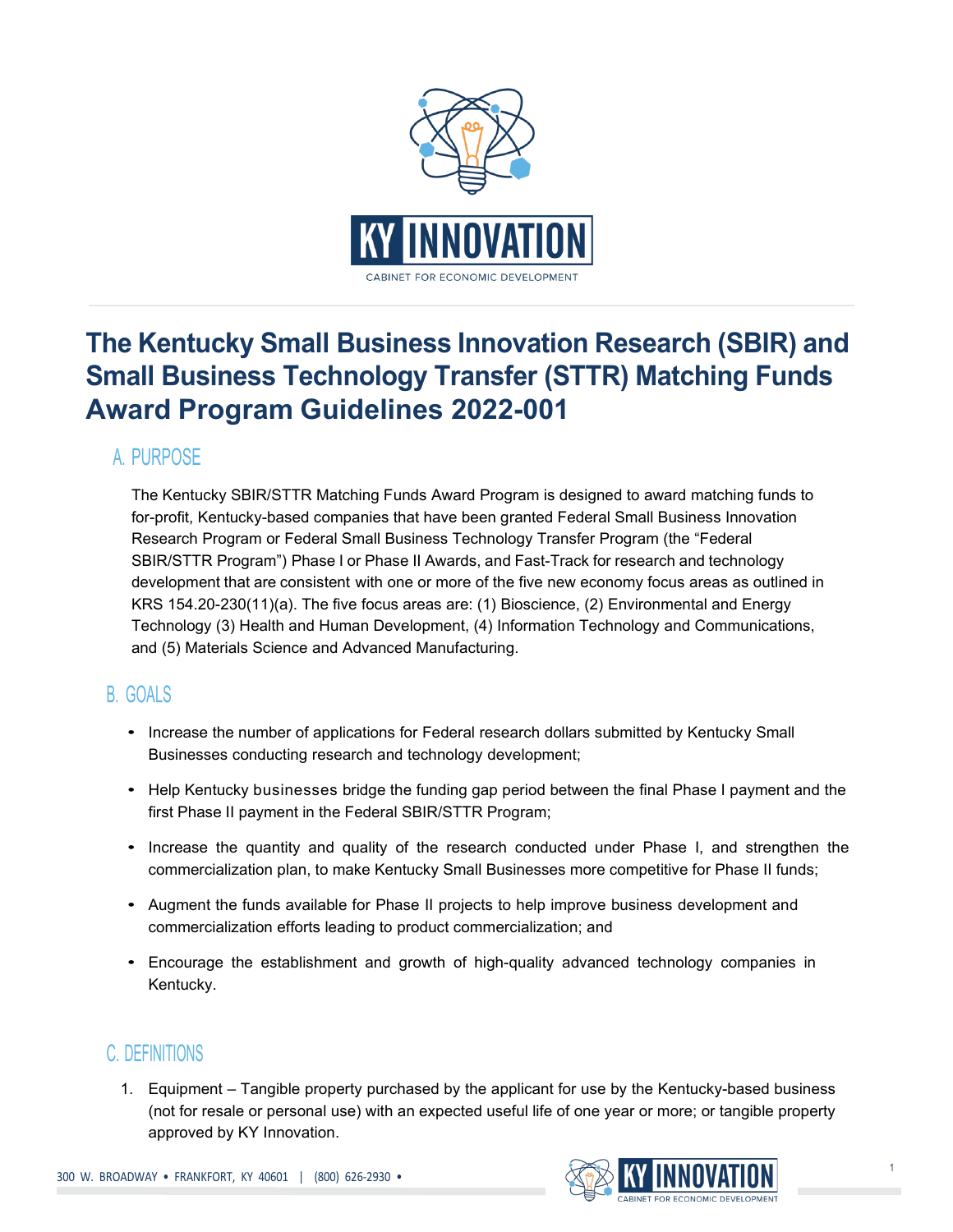- 2. Kentucky-based An entity that: (i) has its principal place of business or operations in the Commonwealth; (ii) has more than fifty percent (50%) of both its property and payroll located in the Commonwealth; (iii) is registered with and in good standing with the Kentucky Secretary of State; and (iv) is current with its tax obligations to the Kentucky Department of Revenue.
- 3. Kentucky Resident For the purposes of the Matching Funds Award Program, a Kentucky resident is defined as someone who lives in Kentucky and pays Kentucky income taxes; or is otherwise subject to individual Kentucky income tax. KY Innovation has the right to request verification of the residency status of any employee, owner, or management member.

## D. PROGRAM DETAILS

- 1. Applicant must be a Phase I, Phase II (year one or year two), or a FastTrack federal SBIR/STTR award winner from one of the participating federal agencies. For Phase I applicants the award date should be no more than one year prior to the application date, and the company must have not received notification of a follow-on Phase II federal award. The federal Phase I award does not have to be an active grant; however, the Phase I match applicant must provide evidence that they will pursue a Phase II federal grant. Additionally, the applicant company must not have received notice that its federal application for Phase II was not accepted. For Phase II applicants, the federal Phase II grant must be in active status at the time of the Kentucky SBIR Matching Funds Award Program application.
- 2. Applicant must meet the guidelines for Kentucky-based status OR must be willing to relocate to Kentucky to meet the guidelines for Kentucky-based status and have the Federal SBIR/STTR Program award transferred to Kentucky.
- 3. Phase II federal awards are split into two 1-year segments and a company is eligible to apply for a Kentucky SBIR/STTR Matching Funds Award based on year one and/or year two of the Federal SBIR/ STTR Phase II grant.
- 4. KY Innovation will maintain right to recuperate grant funding, along with any other applicable remedies, if there is an event of default.
- 5. Applicant must be in good standing with any program agreement under any program funded or administered by the Kentucky Cabinet for Economic Development or any Kentucky governmental agency.
- 6. Applicants, if awarded, must submit one Annual Report, each year for three years after the receipt of the final disbursement of Matching Funds. An Annual Report will be required for a period of three years, beginning from the final term date of the most recent Matching Funds Award.
- 7. Companies located outside of Kentucky and willing to move to Kentucky are eligible to apply, but are subject to the following:
	- The Grant Agreement for out-of-state companies moving to Kentucky will include the stipulation that no funds will be disbursed until the company satisfies all the requirements set forth in these Guidelines. The company will have 90 days from the date of the Grant Agreement to relocate to Kentucky and meet the other eligibility requirements for the Matching Funds Award Program. If the eligibility requirements are not met on or after 90 days, then the Matching Funds Award will be forfeited.
	- The out-of-state company must also submit documentation showing acknowledgment from the

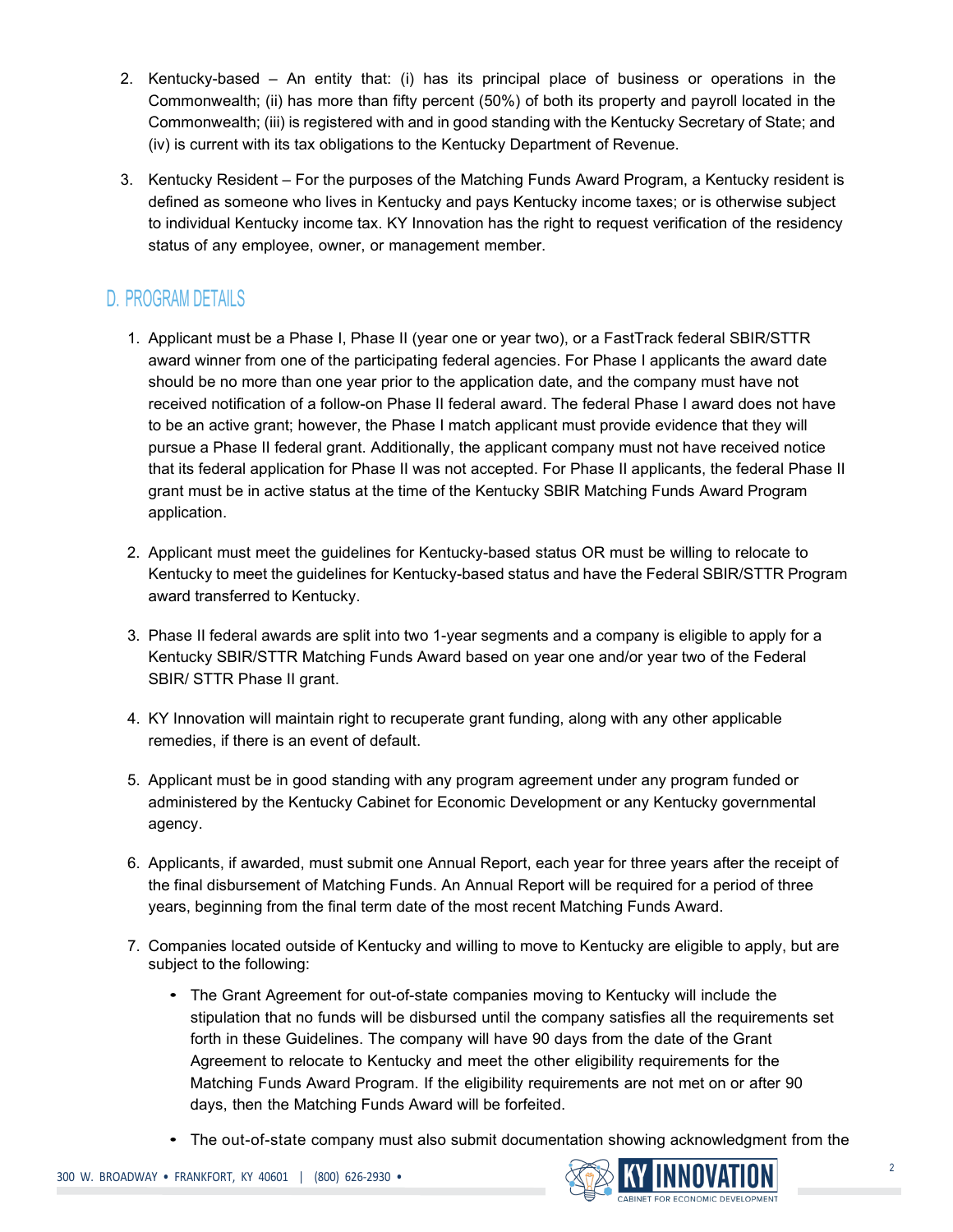federal agency regarding its physical relocation of the company headquarters to Kentucky and transfer of the federal grant to Kentucky. The company is also required to designate a Kentucky Resident as the Principal Investigator (PI) or Co-PI as it relates to the state Matching Funds Award.

- The out-of-state company must show documentation of how much federal funding has been received and spent and what is the unspent balance remaining of the federal award on the Matching Funds Award application date. The eligible Matching Funds amount will be determined by the amount of remaining Federal funds at the time of the Matching Funds application. In the case of Phase I applicants, a verifiable unspent balance of at least 60% of the Federal Phase I amount will enable the applicant to request a total Matching Funds amount not to exceed the Federal Grant amount or \$100,000 per year. In the case of Phase II applicants, a verifiable unspent balance of at least 80% of the Federal Phase II amount will enable the applicant to request a total Matching Funds amount not to exceed the Federal Grant amount up to \$150,000 per year. If the verifiable Federal balance (unspent), pro-rated for each year, on the date of the Matching Funds application is less than the required 60% (Phase I) or 80% (Phase II), then the Matching Funds award amount will not exceed the amount remaining of the Federal Grant on the date of application for the Matching Funds.
- 8. Applicant may not receive more than one Matching Funds Award per year per project, and only one per solicitation.
- 9. Applicants that have already received a total of four Kentucky SBIR/STTR Matching Funds Awards are not eligible to receive additional Matching Funds Awards.
- 10. Whether the applicant receives an award will be subject to the discretion of KY Innovation and the availability of funding. Final award decisions may take into account whether applicants have previously received matching funds, geographic diversity of applicants and the federal awarding agency.
- 11. A company that has received a FastTrack award may apply and receive either a Phase I or Phase II portion, but not both, of the Federal FastTrack award under a given solicitation cycle. The Phase II portion of the FastTrack award shall not be eligible for matching if Federal FastTrack award is terminated after Phase I.
- 12. The Matching Funds Award Program will not match a federal agency non-SBIR program grant.
- 13. **In all cases of Kentucky SBIR/STTR Matching Fund Awards, applicants cannot receive more than \$100,000 per year for Phase I and \$150,000 per year for a Phase II award, per project.**

## E. ELIGIBLE COSTS

Allowable costs are those related directly to the project for which a Federal Phase I or Phase II Award has been received. These costs include but are not limited to costs for additional technical work, product testing and validation, intellectual property protection, market research, patent search, business plan development, hiring of new high-paying technical and business employees, reasonable travel related to the Matching Funds Award, and other costs including rent, accounting, legal, purchase of equipment (up to 25% of Matching Funds Award), unless otherwise justified by the applicant and approved by KY Innovation.

Equipment purchased with Matching Funds may be subject to repossession by the Kentucky Cabinet for Economic Development should an event of default occur, the award is terminated, or the company goes out-of-business or becomes dormant for any reason within the award period timeline.



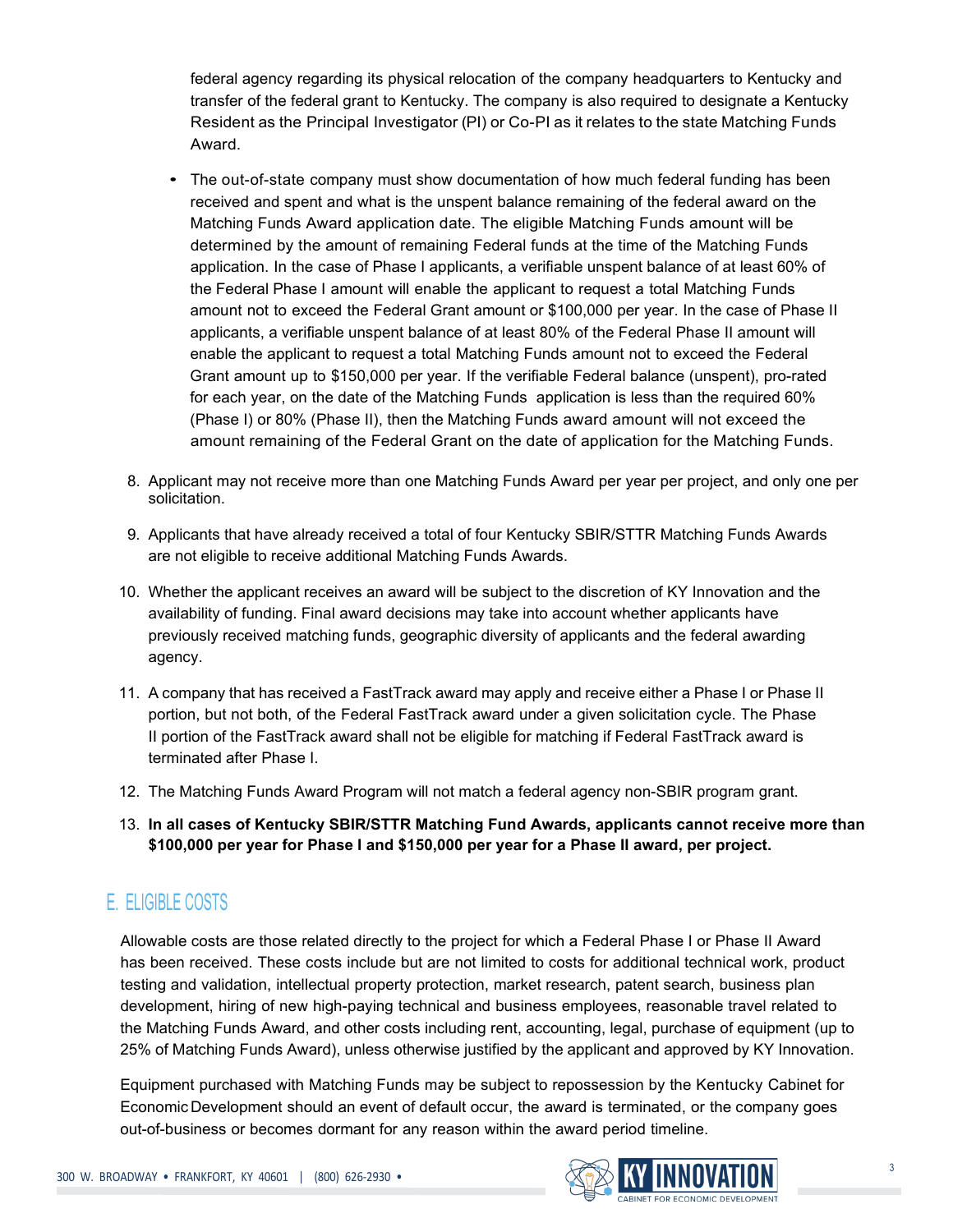Companies are not allowed to charge a profit/fee for their Matching Funds award as allowed under the Federal SBIR/STTR Program. Companies may charge fringe in the range of zero to 30% for employees that are paid via W2 payroll. Where allowed by law, companies may charge reasonable fringe for owners that are paid via a draw mechanism. Support documentation for fringe expenditures on behalf of employees paid via W2 payroll shall be provided to KY Innovation upon request. For fringe paid on behalf of owners that are paid via draw, supporting documentation must be provided to KY Innovation with the reimbursement request.

Any and all subcontracts proposed to be funded through the state Matching Funds Award Program shall be restricted to a maximum of 10% for indirect or overhead costs. This applies to universities and any subcontracted entity. Contract labor invoices must be prepared by each service provider and shall include service provider's name, address, phone number, date(s) of service, description of services, and signature of the service provider. Relocation costs are not allowed, except in the case of relocation of equipment.

## F. APPLICATION SUBMISSION, REVIEW AND APPROVAL PROCESS

When funds become available for the Kentucky SBIR/STTR Matching Funds Award Program, KY Innovation will issue a solicitation for companies to submit applications.The program solicitation will include but not be limited to opening and closing dates for accepting applications. The application and instructions will be available online during the program solicitation period. Phase I applications must have a federal Phase I award dated within one year of the application date for the Kentucky Matching Funds, Phase II applicants must have an active federal Phase II award. No applications or supplemental materials submitted in response to a Matching Funds Award Program Solicitation will be accepted after the closing date and time, except for supplemental material requested by KY Innovation. Email completed submissions to **SBIR@kyinnovation.com. KY Innovation is not responsible** for applications or materials lost or delayed in transmission.

Applications will initially be reviewed to ascertain compliance with all the requirements in the Matching Funds Award Program. **Incomplete or non-compliant applications will not be considered.** Applications determined to be complete and in compliance may be reviewed and scored by at least one independent reviewer. **Application instructions and the application form can be found at the following site when solicitation windows open:** <https://www.kyinnovation.com/sbir>

#### **For Phase I Applicants the evaluation criteria will include:**

- Technical merit;
- Commercial potential of the technology;
- Qualifications of the company's technical and business management team;
- Proposed budget and the potential for a Phase II follow on grant; and
- Phase I job creation.

Other evaluation criteria may consider whether applicants have previously received Matching Funds, geographic diversity of applicants and the federal awarding agency.

#### **For Phase II Applicants the evaluation criteria will include:**

• Technical merit;

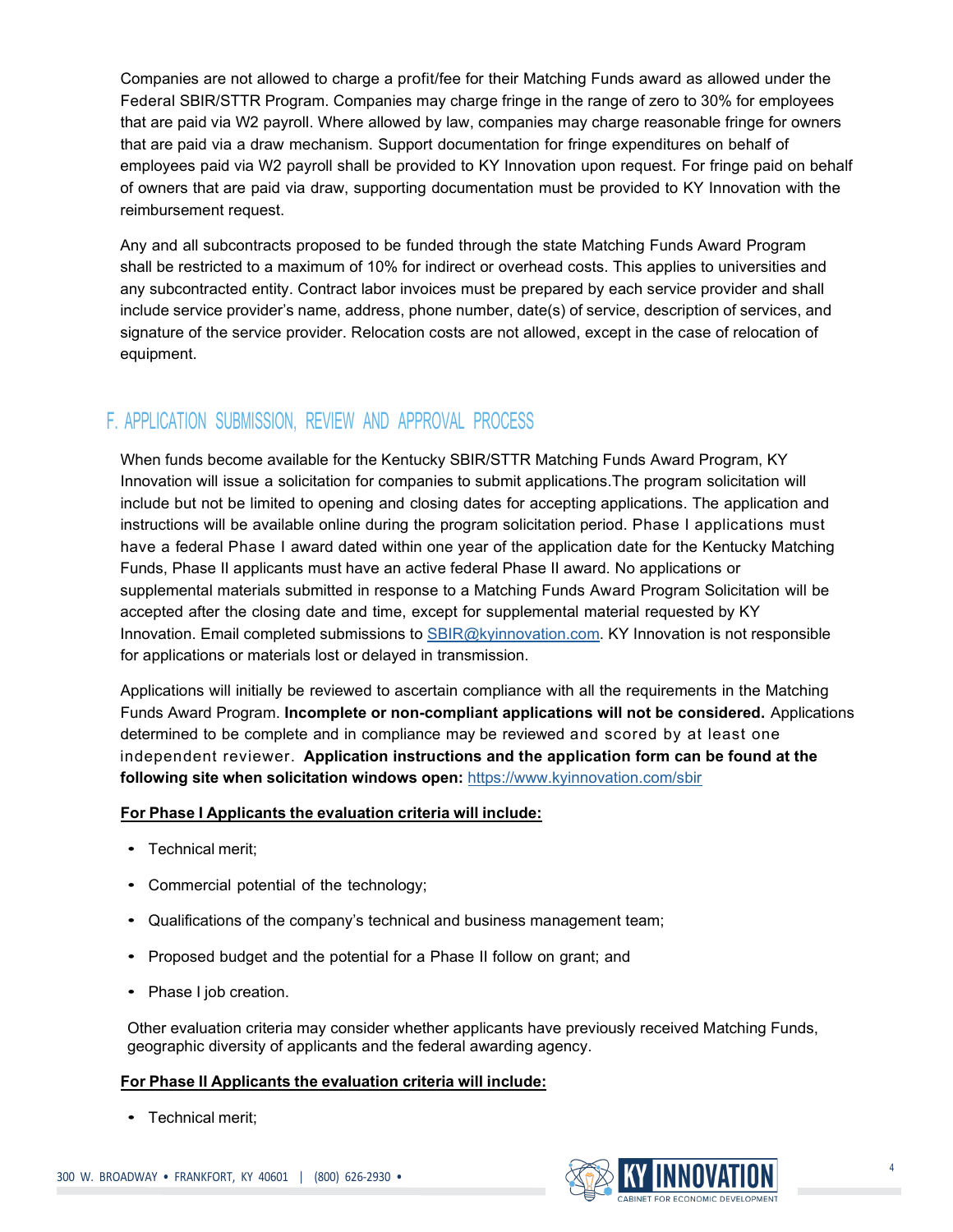- Commercial potential of the technology;
- Qualifications of the company's technical and business management team;
- Proposed budget and current or potential third-party capital commitment, private investment or adequate outside revenue; and
- Phase II job creation.

Other evaluation criteria may consider whether applicants have previously received Matching Funds, geographic diversity of applicants and the federal awarding agency.

## G. GRANT AGREEMENT

The terms under which a Matching Funds Award is made will be detailed in a Grant Agreement with the company. Terms of performance in the Agreement will include but will not be limited to the following requirements. The company must:

- a. Remain in compliance with the Program Guidelines;
- b. Promptly submit quarterly requests for disbursement;
- c. Promptly submit a detailed final report;
- d. Upon request, provide quarterly financial statements including balance sheets, income statements, and cash flow statements;
- e. Promptly submit a detailed annual report for three years post award period;
- f. Provide KY Innovation with copies of any project audits performed; and
- g. Maintain Kentucky-based status during the term of the agreement. KY Innovation reserves the right to request verification of the company's status at any time during the term of the agreement.

### H. DISBURSEMENT PROCESS

Award disbursements will be made on a quarterly basis, payable when disbursement request forms, and any necessary supporting documents, are submitted and have been reviewed and accepted.

#### **Maximum Disbursement**

Maximum payment amounts are calculated by taking the approved award amount and subtracting 5% for final payment.

The final 5% will be reimbursed upon submission and approval of the final report.

#### **Travel**

Travel costs will be reimbursed, on a quarterly basis, only if included in the approved Matching Funds Award application. Travel shall not exceed 3% of total Matching Funds Award for Phase I or 2% of total Matching Funds Award for Phase II or FastTrack without special approval. All travel shall commence from Kentucky.

All meetings where travel receipts are submitted should include the names of the travelers, purpose of the meeting, dates and shall include a detailed list of the items requested for reimbursement.